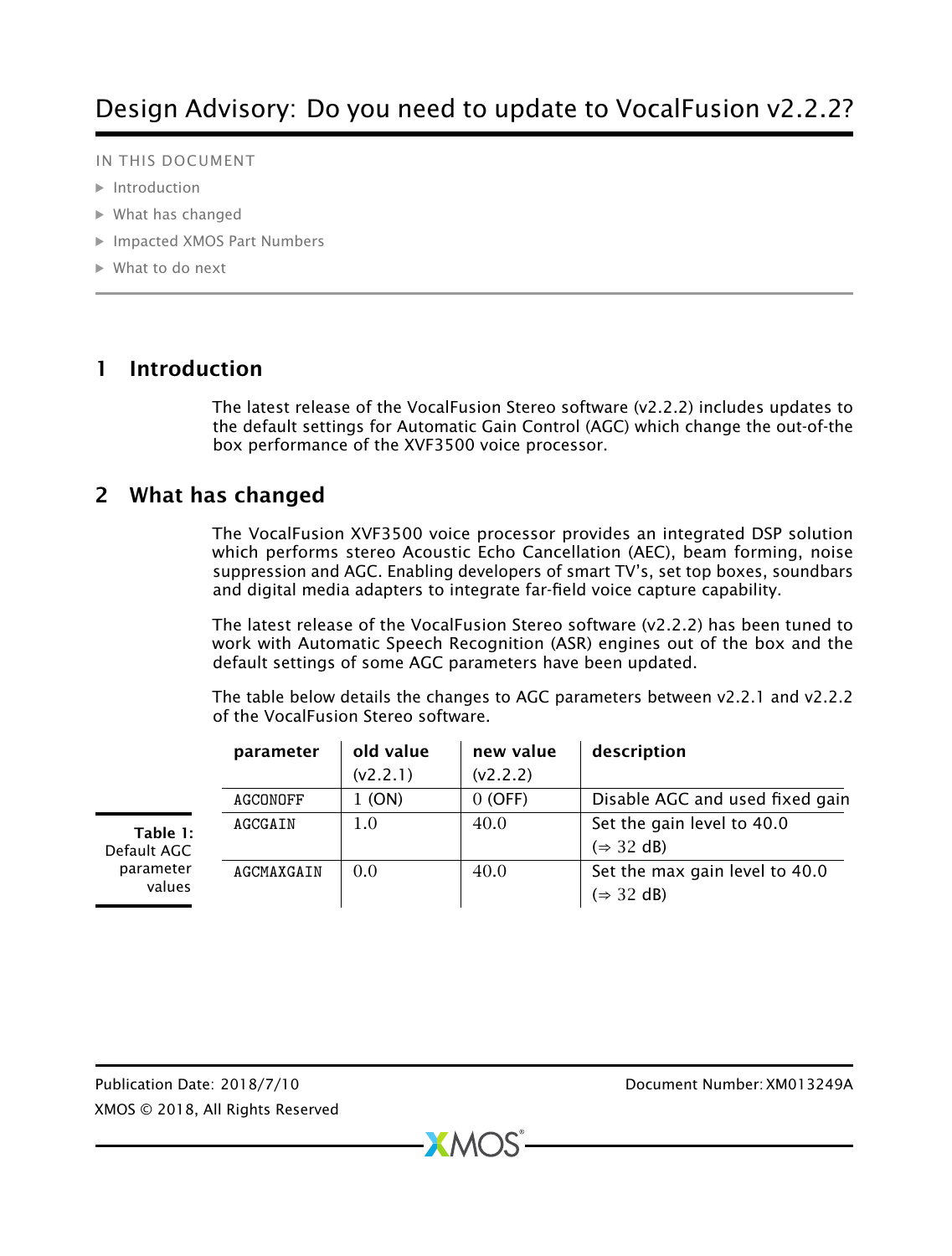# 3 Impacted XMOS Part Numbers

<span id="page-1-0"></span>This advisory applies to the following VocalFusion development kits and silicon devices.

| Table 2:<br>Impacted<br>XMOS part<br>numbers | part number       | description                               |
|----------------------------------------------|-------------------|-------------------------------------------|
|                                              | XVF3500-FB167     | XVF3500 voice processor                   |
|                                              | XK-VF3500-L33     | VocalFusion Stereo Dev Kit                |
|                                              | XK-VF3500-L33-AVS | VocalFusion Stereo Dev Kit for Amazon AVS |

# 4 What to do next

## <span id="page-1-1"></span>4.1 Already built your own prototype board?

If you have already built your own board and completed the tuning process as described in the *VocalFusion Stereo Fine Tuning Guide* you don't need to do anything.

For other users who are just beginning the prototype development stage we recommend that you update to the latest software.

## 4.2 Using a VocalFusion development kit as originally shipped?

If you are using one of the VocalFusion development kits listed in Table 2, as originally shipped, to evaluate the performance of the XVF3500 as a front-end audio solution for an ASR, we recommend you download the latest software and update the firmware on the board.

To update the software on the development kit follow the steps below.

1. Install XMOS xTIMEcomposer tools, v14.3.3 or later, on your PC (Windows, MAC or Linux). These are freely available to download from: <http://www.xmos.com/tools>.

Use your existing MyXMOS login or create a new account to complete this step.

2. Download the latest software for the development kit from: <https://www.xmos.com/published/vocalfusion-stereo-evaluation-binaries>.

A MyXMOS account is required to complete this step.

- 3. Connect the xTAG debug adapter supplied with the development kit. Note: the development kit may be supplied with either an xTAG2 or xTAG3 debug adapter.
	- ▶ Plug the xTAG adapter to the XSYS DEBUG connector on the development kit.
	- $\triangleright$  Use the supplied USB cable to connect the debug adapter to the host PC.
		- · If using xTAG2, use a USB A extension cable.
		- · If using xTAG3, use a USB A to microB cable.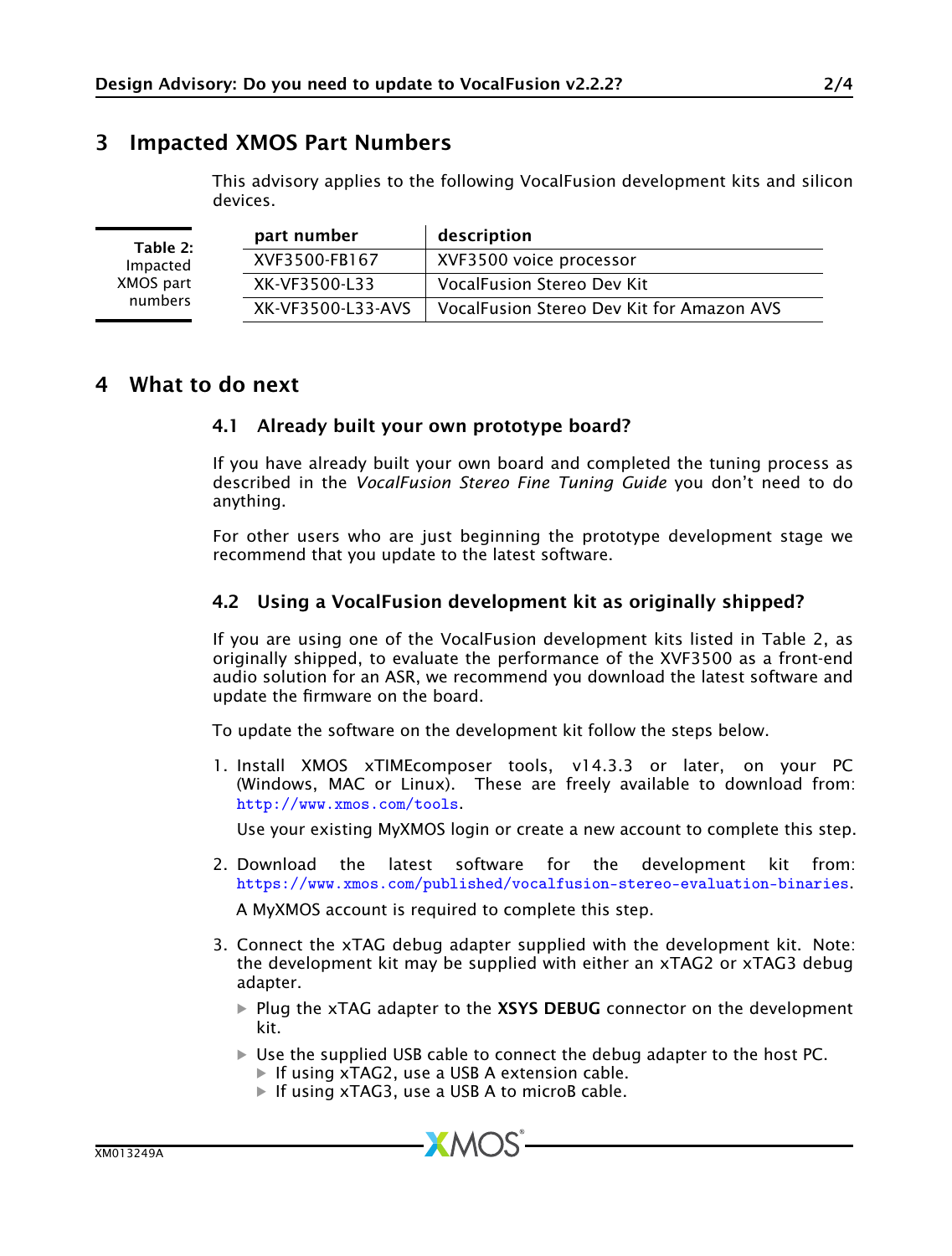

Figure 1: Updating VocalFusion Development Kit software

- 4. Connect the microB USB connector on the development kit to either a standalone USB power supply, or host PC, using the supplied USB A to microB cable.
- 5. Flash the new software on to the development kit.

For VocalFusion Stereo Dev Kit (XK-VF3500-L33) extract the binary image app\_vf\_stereo\_base\_usb.xe from the zip archive and then follow the steps below.

For VocalFusion Stereo Dev Kit for Amazon AVS (XK-VF3500-L33) extract the binary image app\_vf\_stereo\_base\_i2s\_master.xe from the zip archive and then follow the steps below.

### Windows users

· Open an xTIMEcomposer command prompt:

## Start ► XMOS ► xCommand Prompt

 $\blacktriangleright$  Navigate to your folder containing the binary and enter: